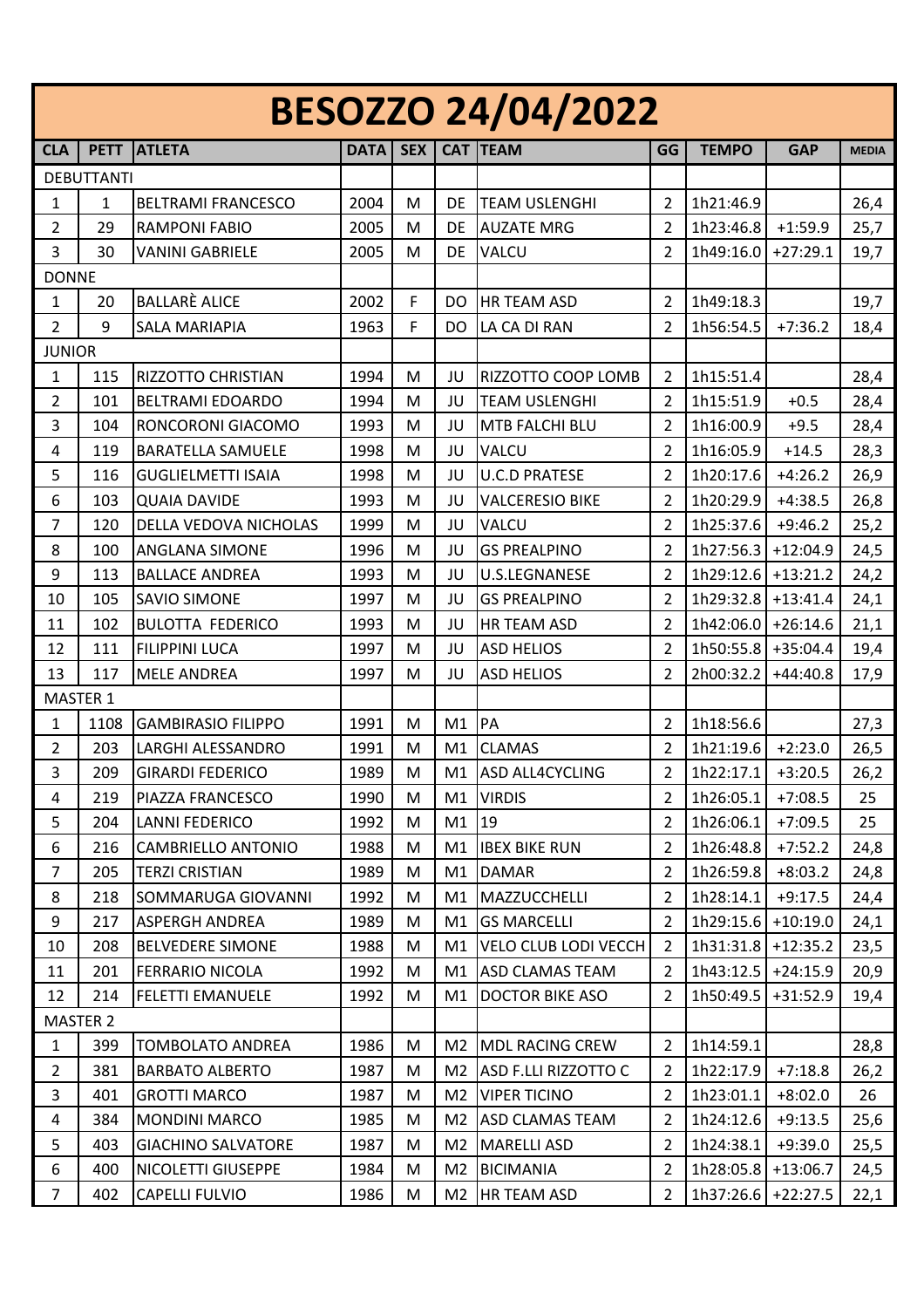| 8                   | 397      | PEDRETTI LORENZO            | 1983 | M | M <sub>2</sub> | <b>VELO CLUB SESTESE</b>    | $\overline{2}$ | $1h41:00.8$ +26:01.7 |            | 21,3 |
|---------------------|----------|-----------------------------|------|---|----------------|-----------------------------|----------------|----------------------|------------|------|
| 9                   | 386      | <b>RUBINO GUIDO</b>         | 1983 | M | M <sub>2</sub> | <b>ASD COMPACT TEAM</b>     | $\overline{2}$ | 2h01:17.7            | $+46:18.6$ | 17,8 |
| MASTER <sub>3</sub> |          |                             |      |   |                |                             |                |                      |            |      |
| $\mathbf{1}$        | 575      | PASQUALI FABIO              | 1978 | M | M <sub>3</sub> | <b>AMICI ACSI BS</b>        | $\overline{2}$ | 1h16:04.6            |            | 28,3 |
| $\overline{2}$      | 562      | <b>GRECO ROSARIO</b>        | 1981 | M | M <sub>3</sub> | <b>VELO CLUB CAPRIASCA</b>  | 2              | 1h18:51.1            | $+2:46.5$  | 27,3 |
| 3                   | 589      | <b>MISURACA ANREA</b>       | 1978 | M | M <sub>3</sub> | <b>GS MARCELLI</b>          | 2              | 1h18:52.1            | $+2:47.5$  | 27,3 |
| 4                   | 592      | <b>SAMOIRAGHI DIEGO</b>     | 1981 | M | M3             | <b>CLAMAS</b>               | $\overline{2}$ | 1h18:52.9            | $+2:48.3$  | 27,3 |
| 5                   | 572      | <b>CONTRIBUNALE FABIO</b>   | 1982 | M | M <sub>3</sub> | <b>MTB CINGHIOS RACING</b>  | $\overline{2}$ | 1h22:13.6            | $+6:09.0$  | 26,2 |
| 6                   | 561      | COLOMBO CLAUDIO             | 1979 | M | M <sub>3</sub> | HR TEAM ASD                 | 2              | 1h23:51.6            | $+7:47.0$  | 25,7 |
| $\overline{7}$      | 584      | <b>POLLIN GABRIELE</b>      | 1980 | M | M3             | <b>TEAM GREEN BIKE</b>      | $\overline{2}$ | 1h24:56.1            | $+8:51.5$  | 25,4 |
| 8                   | 587      | <b>CRAPIS JIMMY</b>         | 1982 | M | M <sub>3</sub> | <b>U.C.INDUNO OLONA</b>     | 2              | 1h24:59.9            | $+8:55.3$  | 25,4 |
| 9                   | 591      | CIAVARELLA ALESSANDRO       | 1978 | M | M <sub>3</sub> | <b>GEMME BIKE</b>           | $\overline{2}$ | $1h28:12.6$ +12:08.0 |            | 24,4 |
| 10                  | 566      | <b>CIOLLI THOMAS</b>        | 1980 | M | M3             | LEGNANESE                   | $\overline{2}$ | $1h30:25.1$ +14:20.5 |            | 23,8 |
| 11                  | 582      | <b>CAUTERUCCIO ANDREA</b>   | 1979 | M | M <sub>3</sub> | <b>TEAM PRO-PATRIA</b>      | $\overline{2}$ | $1h32:06.6$ +16:02.0 |            | 23,4 |
| 12                  | 588      | <b>ESPOSITO ROBERTO</b>     | 1978 | M | M <sub>3</sub> | HR TEAM ASD                 | $\overline{2}$ | $1h37:49.3$ +21:44.7 |            | 22   |
| 13                  | 593      | <b>CUTRI' FRANCESCO</b>     | 1979 | M | M3             | CASSANESE                   | $\overline{2}$ | $1h39:22.1$ +23:17.5 |            | 21,7 |
| 14                  | 568      | DI PATTI DANIELE            | 1980 | M | M <sub>3</sub> | <b>IBEX BIKE RUN</b>        | 2              | 2h03:32.0 +47:27.4   |            | 17,4 |
| 15                  | 590      | <b>BRUTTOMESSO GIACOMO</b>  | 1981 | M | M <sub>3</sub> | <b>VELO CLUB SESTESE</b>    | $\mathbf{1}$   | 1h49:38.8            | +1 Giro    | 9,8  |
|                     | MASTER 4 |                             |      |   |                |                             |                |                      |            |      |
| 1                   | 748      | <b>TACCHINARDI GABRIELE</b> | 1973 | M | M4             | <b>BIKE E RUN CREMA</b>     | $\overline{2}$ | 1h14:49.9            |            | 28,8 |
| $\overline{2}$      | 742      | <b>GIACOMETTI ALESSIO</b>   | 1976 | M | M4             | <b>RACING</b>               | $\overline{2}$ | 1h19:29.1            | $+4:39.2$  | 27,1 |
| 3                   | 747      | <b>VECCHIO DAVIDE</b>       | 1977 | M | M4             | <b>CONTURBIA</b>            | $\overline{2}$ | 1h20:44.1            | $+5:54.2$  | 26,7 |
| $\overline{a}$      | 780      | <b>TAFFURI STEFANO</b>      | 1976 | M | M4             | ASD CLAMAS TEAM             | $\overline{2}$ | 1h20:55.6            | $+6:05.7$  | 26,6 |
| 5                   | 757      | MARMORALE MASSIMO           | 1975 | M | M4             | <b>BENINI</b>               | $\overline{2}$ | 1h21:20.9            | $+6:31.0$  | 26,5 |
| 6                   | 773      | <b>GRANATO BENIAMINO</b>    | 1976 | M | M4             | <b>BDC</b>                  | $\overline{2}$ | 1h21:31.9            | $+6:42.0$  | 26,4 |
| $\overline{7}$      | 760      | STRADA COSIMO               | 1977 | M | M4             | ASD ORANGE TEAM             | $\overline{2}$ | 1h23:01.9            | $+8:12.0$  | 26   |
| 8                   | 779      | SALMOIRAGHI ANDREA          | 1973 | M | M4             | <b>BE.BIKE</b>              | $\overline{2}$ | 1h23:53.6            | $+9:03.7$  | 25,7 |
| 9                   | 783      | <b>SCHIHNOSI AUGUSTO</b>    | 1973 | M | M4             | <b>GS PREALPINO</b>         | 2              | 1h23:54.1            | $+9:04.2$  | 25,7 |
| 10                  | 778      | <b>BONORA MORENO</b>        | 1975 | M | M4             | <b>ASD PREALPINO</b>        | 2              | 1h24:44.9            | $+9:55.0$  | 25,4 |
| 11                  | 763      | PIANURA IGOR                | 1973 | M | M4             | <b>BEE BIKE</b>             | $\overline{2}$ | 1h25:12.9            | $+10:23.0$ | 25,3 |
| 12                  | 784      | <b>FRIGERIO PAOLO</b>       | 1973 | М | M4             | <b>CASSINIS</b>             | $\overline{2}$ | 1h26:56.3            | $+12:06.4$ | 24,8 |
| 13                  | 781      | <b>ROSSI MAURO</b>          | 1974 | M | M4             | <b>BE.BIKE</b>              | $\overline{2}$ | $1h29:44.1$ +14:54.2 |            | 24   |
| 14                  | 774      | MURO MAURIZIO               | 1974 | M | M4             | <b>ROCK &amp; ROAD BIKE</b> | $\overline{2}$ | $1h30:25.3$ +15:35.4 |            | 23,8 |
| 15                  | 782      | <b>VENTURINI PAOLO</b>      | 1973 | М | M4             | <b>VIPER TICINO</b>         | 2              | $1h42:35.8$ +27:45.9 |            | 21   |
| 16                  | 759      | <b>RIZZELLI SAVERIO</b>     | 1976 | M | M4             | <b>IBEX BIKE RUN</b>        | $\overline{2}$ | $1h43:19.3$ +28:29.4 |            | 20,9 |
| 17                  | 775      | <b>PARDOLESI LUCA</b>       | 1975 | M | M4             | <b>ISPERIA CICLI ROMEO</b>  | $\overline{2}$ | 1h44:16.0 +29:26.1   |            | 20,7 |
| 18                  | 771      | <b>BURINI ALESSANDRO</b>    | 1977 | M | M4             | <b>VELO CLUB SESTESE</b>    | $\overline{2}$ | 1h48:59.8 + 34:09.9  |            | 19,8 |
| 19                  | 752      | <b>FERRARI STEFANO</b>      | 1974 | M | M4             | POLISPORTIVA LOSA           | $\overline{2}$ | $1h52:12.8$ +37:22.9 |            | 19,2 |
| 20                  | 753      | <b>FREGONI SILVIO</b>       | 1976 | M | M4             |                             | $\overline{2}$ | 2h00:02.2            | $+45:12.3$ | 17,9 |
| 21                  | 776      | PEVERI ALESSANDRO           | 1976 | M | M4             | PA                          | $\overline{2}$ | 2h03:44.2            | $+48:54.3$ | 17,4 |
| <b>MASTER 5</b>     |          |                             |      |   |                |                             |                |                      |            |      |
| $\mathbf{1}$        | 1117     | <b>DELL'ANGELO MARCO</b>    | 1971 | M | M <sub>5</sub> | <b>GS MARCELLI</b>          | $\overline{2}$ | 1h19:50.1            |            | 27   |
| $\overline{2}$      | 927      | MONETTA ALESSANDRO          | 1971 | M | M <sub>5</sub> | <b>TEAM USLENGHI</b>        | 2              | 1h20:10.4            | $+20.3$    | 26,9 |
| $\overline{3}$      | 925      | <b>CARLIN SANDRO</b>        | 1968 | M | M5             | <b>ASD MTB EVALOON</b>      | $\overline{2}$ | 1h23:00.9            | $+3:10.8$  | 26   |
| $\overline{4}$      | 945      | <b>ROSELLI GIANLUCA</b>     | 1970 | M | M <sub>5</sub> | <b>ASD ORANGE TEAM</b>      | $\overline{2}$ | 1h23:51.6            | $+4:01.5$  | 25,7 |